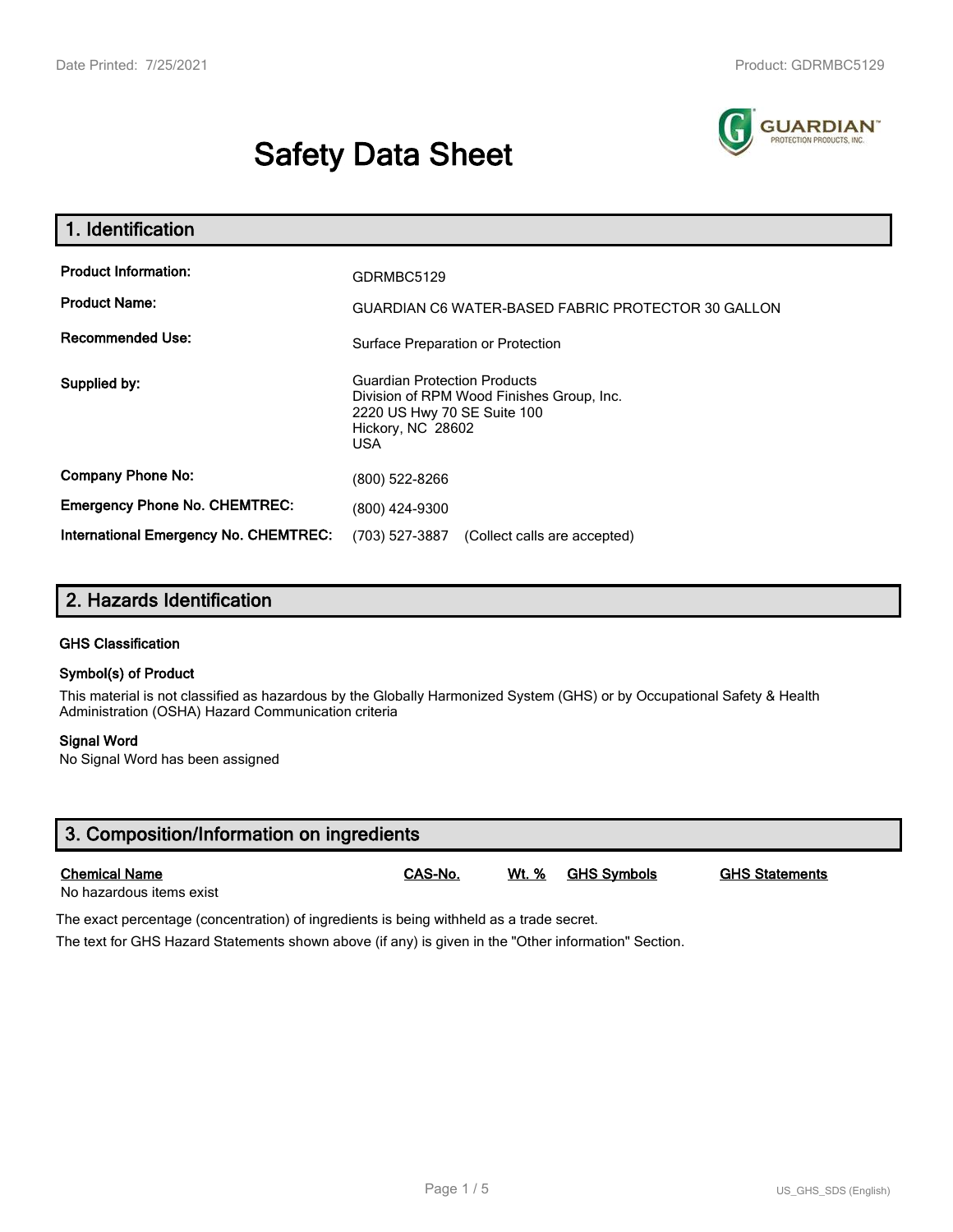#### **4. First-aid Measures**



FIRST AID - EYE CONTACT: IF IN EYES: Rinse cautiously with water for several minutes. Remove contact lenses, if present and easy to do. Continue rinsing. If eye irritation persists: Get medical advice/attention.

FIRST AID - SKIN CONTACT: IF ON SKIN: Gently wash with plenty of Soap and Water. If skin irritation occurs: Get medical advice/ attention.

FIRST AID - INGESTION: IF SWALLOWED: rinse mouth. Do NOT induce vomiting. IF exposed or if you feel unwell: Call a POISON CENTER or doctor/physician.

FIRST AID - INHALATION: IF INHALED: If breathing is difficult, remove victim to fresh air and keep at rest in a position comfortable for breathing. IF exposed or if you feel unwell: Call a POISON CENTER or doctor/physician.

#### **5. Fire-fighting Measures**

**SPECIAL FIREFIGHTING PROCEDURES:** This product is not expected to burn under normal conditions of use.

**FIREFIGHTING EQUIPMENT:** None.

#### **6. Accidental Release Measures**

#### **ENVIRONMENTAL MEASURES:** No Information

**STEPS TO BE TAKEN IN CASE MATERIAL IS RELEASED OR SPILLED:** Follow personal protective equipment recommendations found in Section VIII. Personal protective equipment needs must be evaluated based on information provided on this sheet and the special circumstances created by the spill including; the material spilled, the quantity of the spill, the area in which the spill occurred, and the training and the expertise of employees in the area responding to the spill. Do not allow the spilled product to enter public drainage system or open waterways.

#### **7. Handling and Storage**



**HANDLING:** Avoid inhalation and contact with eyes, skin, and clothing. Wash hands thoroughly after handling and before eating or drinking.

**STORAGE:** Keep containers closed when not in use. Store in cool well ventilated space away from incompatible materials.

## **8. Exposure Controls/Personal Protection Ingredients with Occupational Exposure Limits Chemical Name ACGIH TLV-TWA ACGIH-TLV STEL OSHA PEL-TWA OSHA PEL-CEILING**

No hazardous items exist

**Further Advice: MEL = Maximum Exposure Limit OES = Occupational Exposure Standard SUP = Supplier's Recommendation Sk = Skin Sensitizer N.E. = Not Established N.D. = Not Determined**

**Personal Protection**



**RESPIRATORY PROTECTION:** Use NIOSH approved respiratory protection.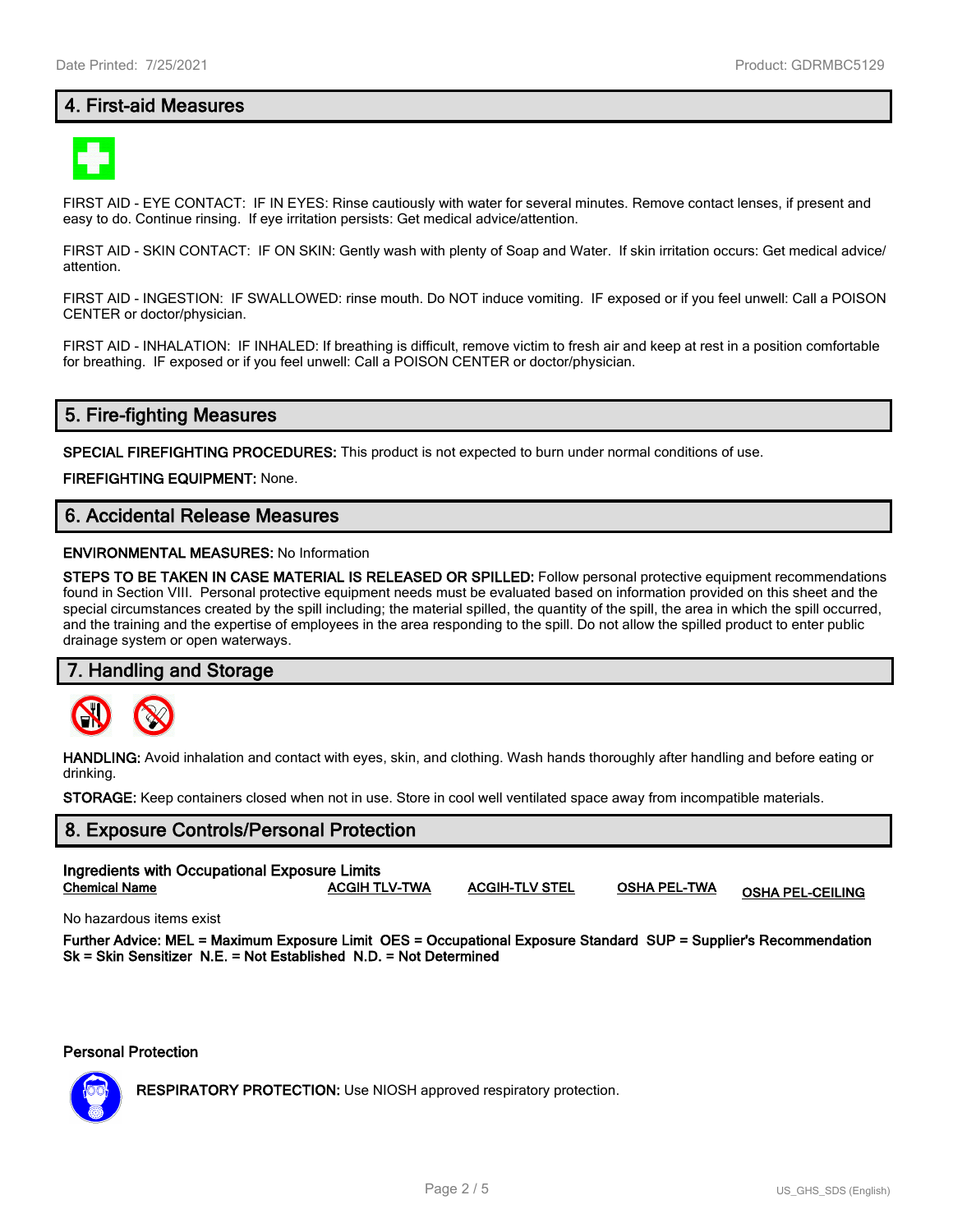

**SKIN PROTECTION:** Wear chemical resistant footwear and clothing such as gloves, an apron or a whole body suit as appropriate.



**EYE PROTECTION:** Wear chemical-resistant glasses and/or goggles and a face shield when eye and face contact is possible due to splashing or spraying of material.



**OTHER PROTECTIVE EQUIPMENT:** No Information



**HYGIENIC PRACTICES:** It is good practice to avoid contact with the product and/or its vapors, mists or dust by using appropriate protective measures. Wash thoroughly after handling and before eating or drinking.

## **9. Physical and Chemical Properties**

| Appearance:                    | Clear Liquid                | <b>Physical State:</b>                      | <b>LIQUID</b>        |
|--------------------------------|-----------------------------|---------------------------------------------|----------------------|
| Odor:                          | Mild Amine                  | <b>Odor Threshold:</b>                      | Not determined       |
| Density, g/cm3:                | 1.003                       | pH:                                         | 2.7                  |
| Freeze Point, °F:              | Not determined              | Viscosity:                                  | Not determined       |
| <b>Solubility in Water:</b>    | Not determined              | Partition Coefficient, n-octanol/<br>water: | Not determined       |
| Decomposition temperature, °F: | Not determined              | <b>Explosive Limits, %:</b>                 | Not determined       |
| Boiling Range, °F:             | Not determined              | Flash Point. °F:                            | $>$ 200 $^{\circ}$ F |
| Combustibility:                | Does not support combustion | Auto-Ignition Temperature, °F:              | Not determined       |
| <b>Evaporation Rate:</b>       | Slower than Diethyl Ether   | Vapor Pressure, mmHg:                       | Not determined       |
| <b>Vapor Density:</b>          | Not determined              |                                             |                      |
| $N.I. = No$ Information        |                             |                                             |                      |

## **10. Stability and reactivity**

**STABILITY:** Stable under normal conditions.

**CONDITIONS TO AVOID:** Contact with incompatible materials.

**INCOMPATIBILITY:** Acids, Bases, Oxidizing agents

**HAZARDOUS DECOMPOSITION PRODUCTS:** Not determined.

#### **11. Toxicological information**

**Practical Experiences**

**EMERGENCY OVERVIEW:** No Information **EFFECT OF OVEREXPOSURE - EYE CONTACT:** No Information **EFFECT OF OVEREXPOSURE - INGESTION:** No Information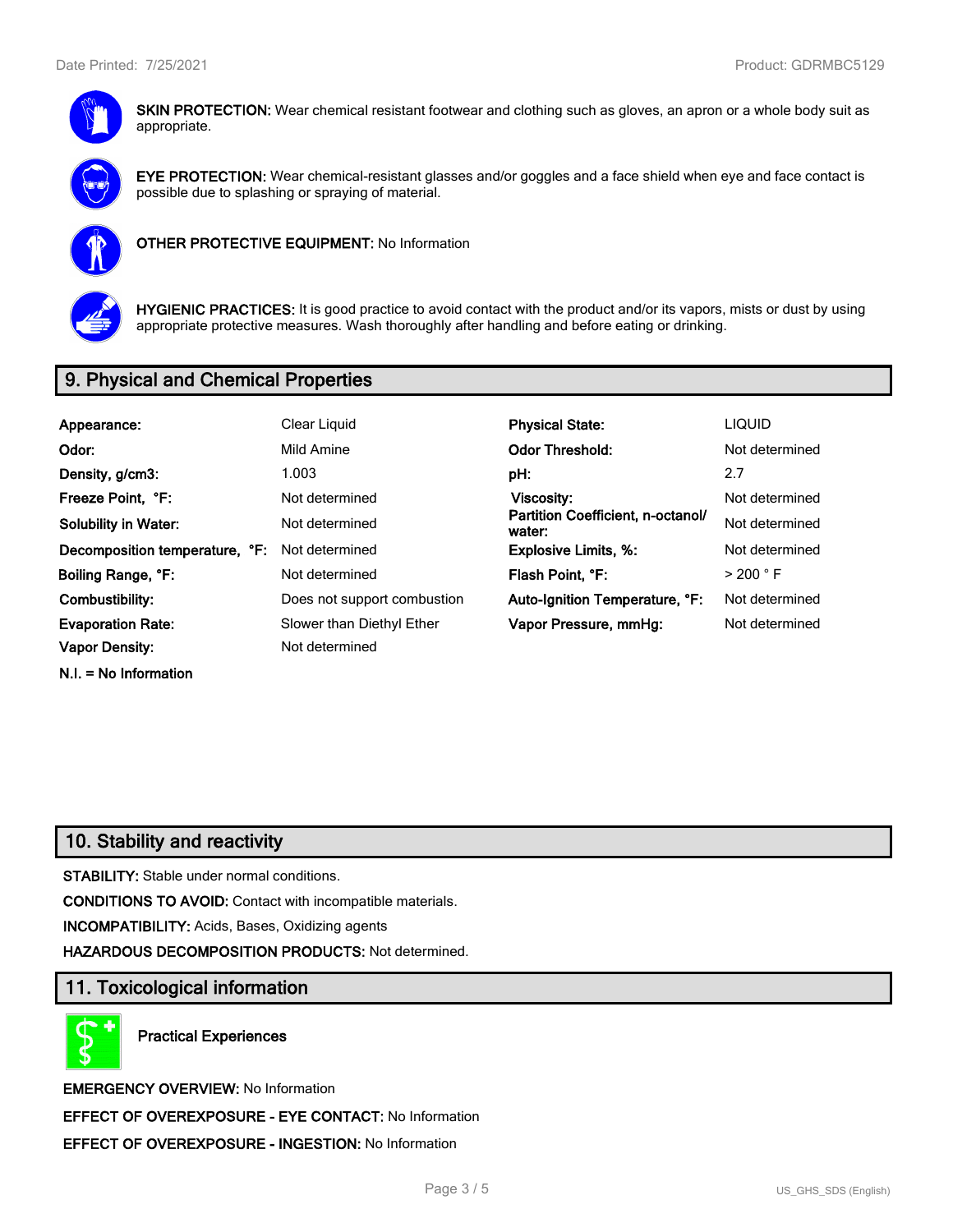#### **EFFECT OF OVEREXPOSURE - INHALATION:** No Information

#### **EFFECT OF OVEREXPOSURE - SKIN CONTACT:** No Information

**CARCINOGENICITY:** No Information

#### **PRIMARY ROUTE(S) OF ENTRY:**

#### **Acute Toxicity Values The acute effects of this product have not been tested. Data on individual components are tabulated below**

| CAS-No.   | <b>Chemical Name</b> | Oral LD50 | Dermal LD50 | Vapor LC50 |
|-----------|----------------------|-----------|-------------|------------|
| No        |                      |           |             |            |
| hazardous |                      |           |             |            |

hazardous items exist

#### **N.I. = No Information**

#### **12. Ecological information**

**ECOLOGICAL INFORMATION:** Ecological evaluation of this material has not been performed; however, do not allow the product to be released to the environment without governmental approval/permits.

## **13. Disposal Information**



**Product**

**DISPOSAL METHOD:** Waste from this material may be a listed and/or characteristic hazardous waste. Dispose of material, contaminated absorbent, container and unused contents in accordance with local, state, and federal regulations.

**STEPS TO BE TAKEN IN CASE MATERIAL IS RELEASED OR SPILLED:** Follow personal protective equipment recommendations found in Section VIII. Personal protective equipment needs must be evaluated based on information provided on this sheet and the special circumstances created by the spill including; the material spilled, the quantity of the spill, the area in which the spill occurred, and the training and the expertise of employees in the area responding to the spill. Do not allow the spilled product to enter public drainage system or open waterways.

## **14. Transport Information**

#### **SPECIAL TRANSPORT PRECAUTIONS:** No Information

**DOT:** NOT RESTRICTED

**IATA:** NOT RESTRICTED

**IMDG:** NOT RESTRICTED